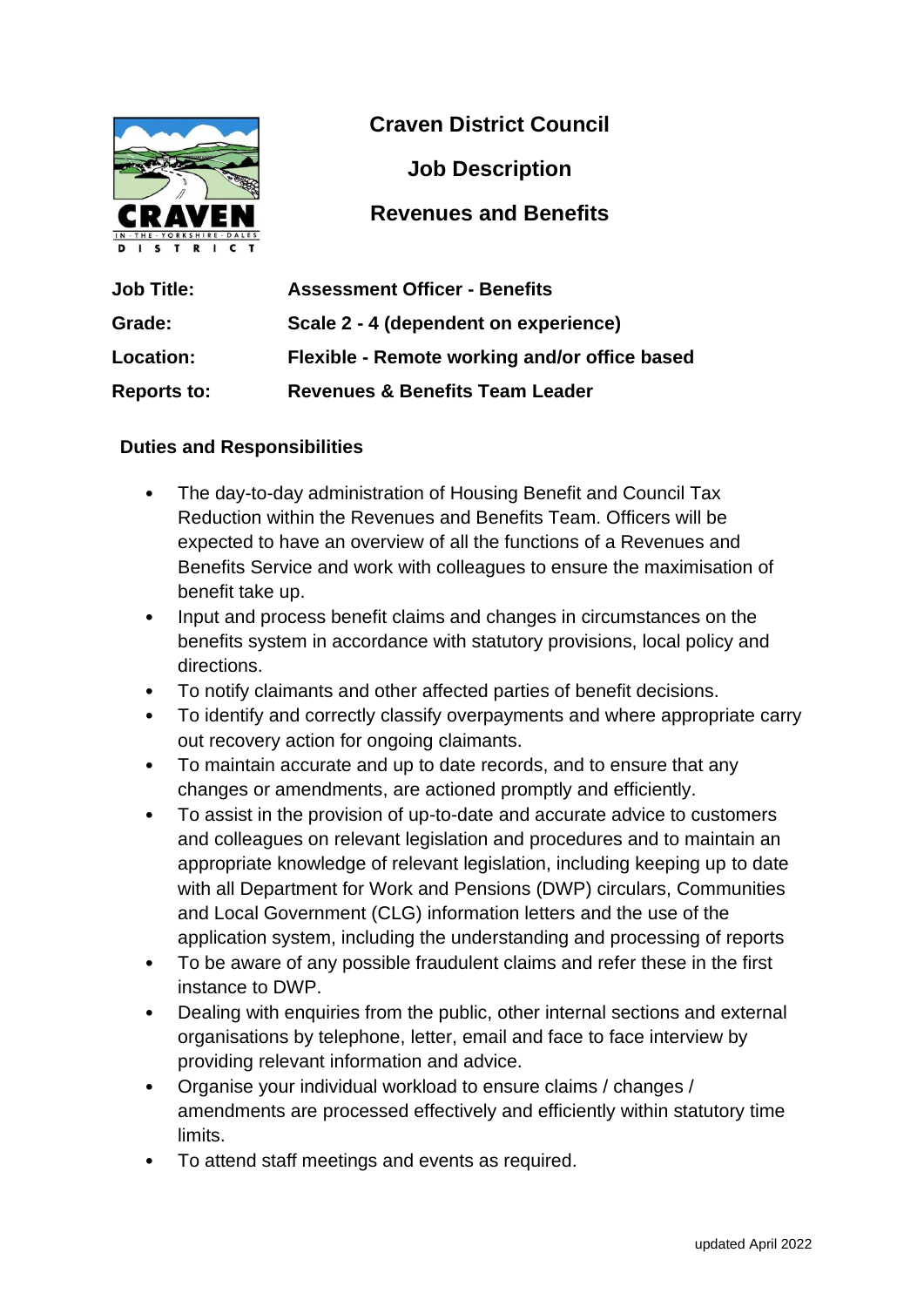- To undertake other duties which may arise or may be delegated from time to time, which are broadly consistent with the general functions and grading of this post
- To liaise with other sections within the Council and outside agencies as appropriate to ensure the effective day to day operation of benefits work.
- Liaise with Department for Work and Pensions, Job Centre Plus Offices, employers, solicitors, landlords, agents and other persons and organisations to assist in the processing of welfare benefits, and Housing and Council Tax Benefit (HB/CTB) within the Data Protection statutory provisions and rules of confidentiality.
- Provide assistance to the Systems and Technical Team where required for example checking of claims, testing of systems, provision of information.
- Council policies The post-holder must carry out his/her duties with full regard to the Council's current policies.

#### **Appointment / Progression Criteria**

- Commencement on scale 2 this applies to new starters with little / no experience of Revenues & Benefits
- Appointment / Progression to scale 3 one years' experience carrying out all relevant decision making and system inputting within Benefits or Revenues.
- Appointment / Progression to scale 4 a total of 2 years' experience carrying out all relevant decision making and system inputting within Benefits and Revenues.

**The job description is not a definitive list of tasks. It is designed to give an overall view of the job it is not an indicator of the sole requirements of the work required. It is expected that you will use initiative and develop your own style to achieve the overall purpose. The precise responsibilities may change from time to time in line with the organisational requirements of the Council. Reasonable adjustments will be made to working arrangements to accommodate a person with a disability who would otherwise be prevented from undertaking the work.**